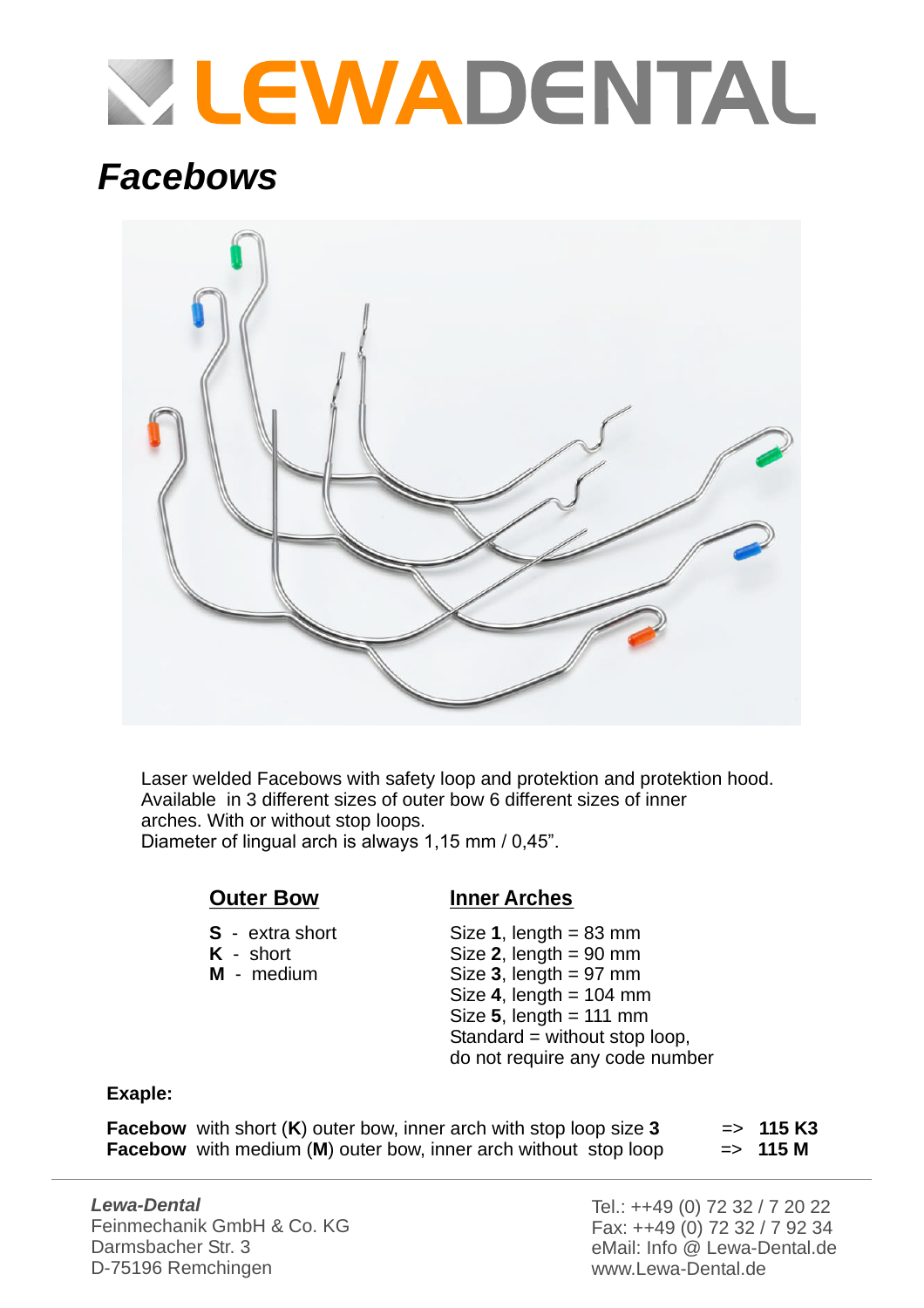

# *Facebow*

1.0 Overview Outer Bow

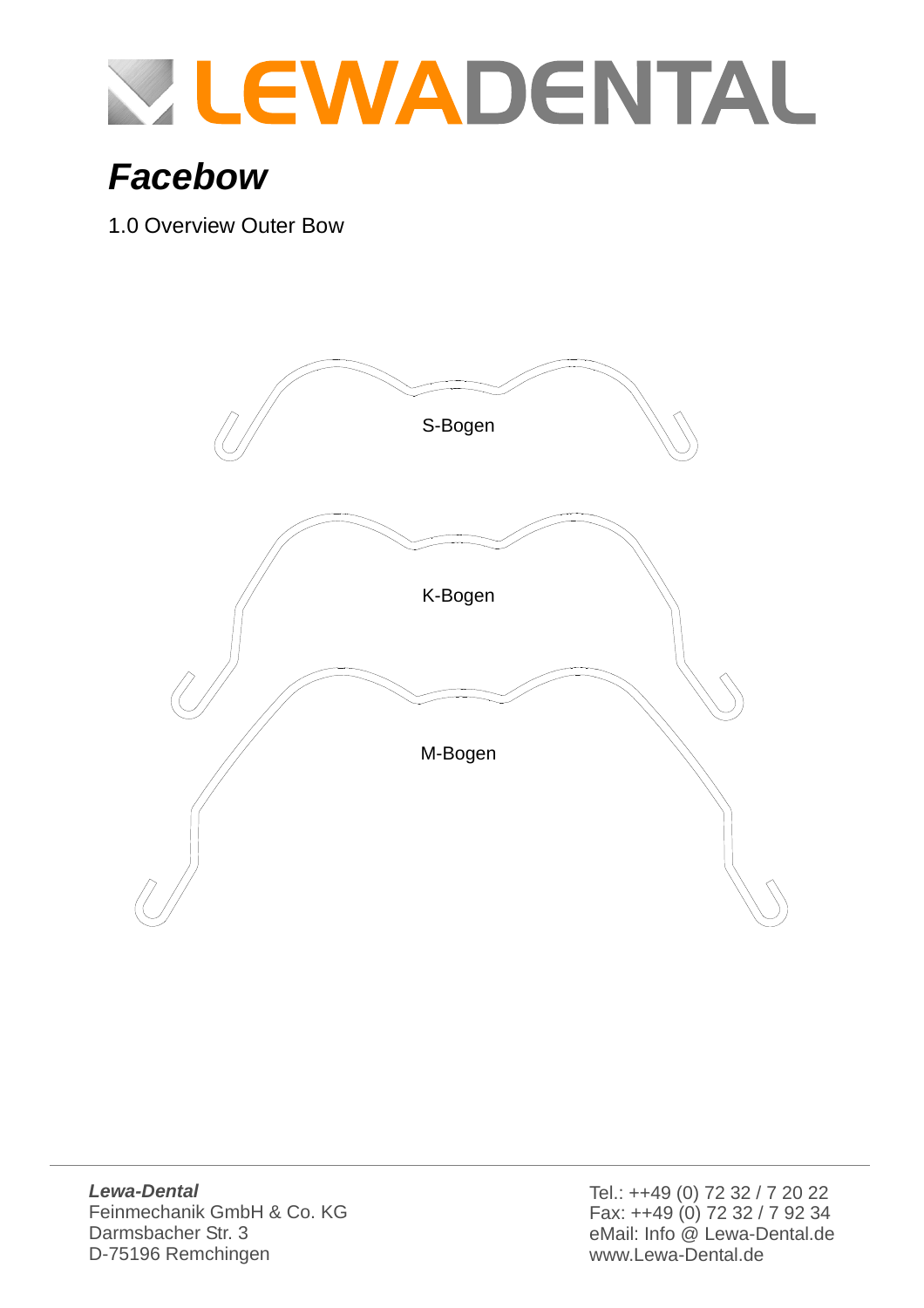# **WILEWADENTAL**

# *Facebow*

2.0 Overview Inner Arch



*Lewa-Dental*

Feinmechanik GmbH & Co. KG Darmsbacher Str. 3 D-75196 Remchingen

Tel.: ++49 (0) 72 32 / 7 20 22 Fax: ++49 (0) 72 32 / 7 92 34 eMail: Info @ Lewa-Dental.de www.Lewa-Dental.de